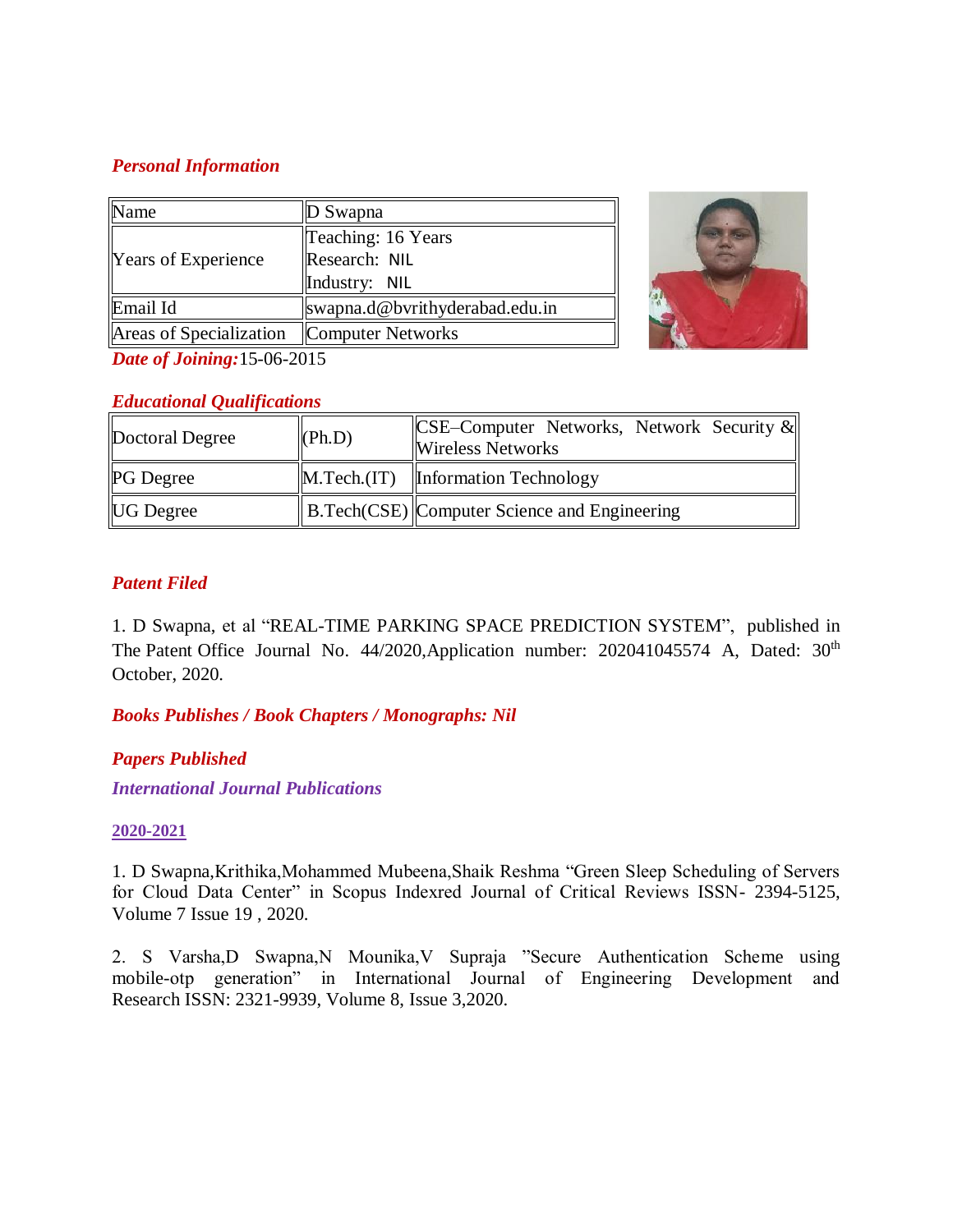### **2018-2019**

1. Ms.P.S.Latha Kalyampudi ,Dr. P Srinivasa Rao ,Ms D Swapna "An Efficient Digit Recognition System with an Improved Preprocessing Technique" in Springer ICICCT 2019 – System Reliability, Quality Control, Safety, Maintenance and Management.

## **2017-2018**

1. Dr M Shanmukhi,D Swapna,E G Padmavathi "Energy Efficient Hybrid Cluster Based Protocol For WSN" in International Journal of Pure and Applied Mathematics ISSN: 1314- 3395 (on-line version), Volume 119 No. 14, 2018.

2. D Swapna,"A Review on Data Aggregation Protocols for Wireless Sensor Networks" in International Journal of Electronics, Electrical and computational System ISSN 2348-117X, Volume 7, Issue 3, March-2018.

3. D Swapna, G.Divya, K.Sudheeshna, S.Vinitha,"Heuristic Algorithm for Wireless Sensor Networks with Mobile Sinks to Avoid Obstacles" in International Journal of Innovations & Advancement in Computer Science IJIACS ISSN 2347 – 8616, Volume 7, Issue 3, March-2018.

4. D Swapna, I Madhuroopa,D Alekhya,G Gayathri,"Advanced Swarm Intelligence ACO Routing Technique in WSN with Optimal Data Selection" in International Journal of Innovations & Advancement in Computer Science IJIACS ISSN 2347 – 8616, Volume 7,Issue 3, March-2018.

5. D Swapna , D.V.S.L. Durga Valli Devi , A.Lakshmi Prasanna, G. Anju Sree,"A Novel Path Inference Approach to Reconstruct Routing Paths in Wireless Sensor Networks" in International Journal of Research e-ISSN: 2348-6848 p-ISSN: 2348-795X, Volume 05 Issue 07, 2018.

### **2016-2017**

1. D Swapna,P Hima Bindu,P Sri Ramya,A Siri Chandana,"Implementation of Algorithm for Finding Top-k High Utility Item sets" in International Journal of Advance Engineering and Research Development, e-ISSN (O): 2348-4470 p-ISSN (P): 2348-6406 Volume-4, Issue-3, March-2017.

2. D Swapna, K Sai Sudha,V Sahithi, R Swetha,"A Reliable Data Sharing Approach for Dynamic Groups in Cloud" in International Journal of Research p-I SSN: 2348 -6848,e-I SSN: 2348-795X, Volume-4, Issue-3, March-2017.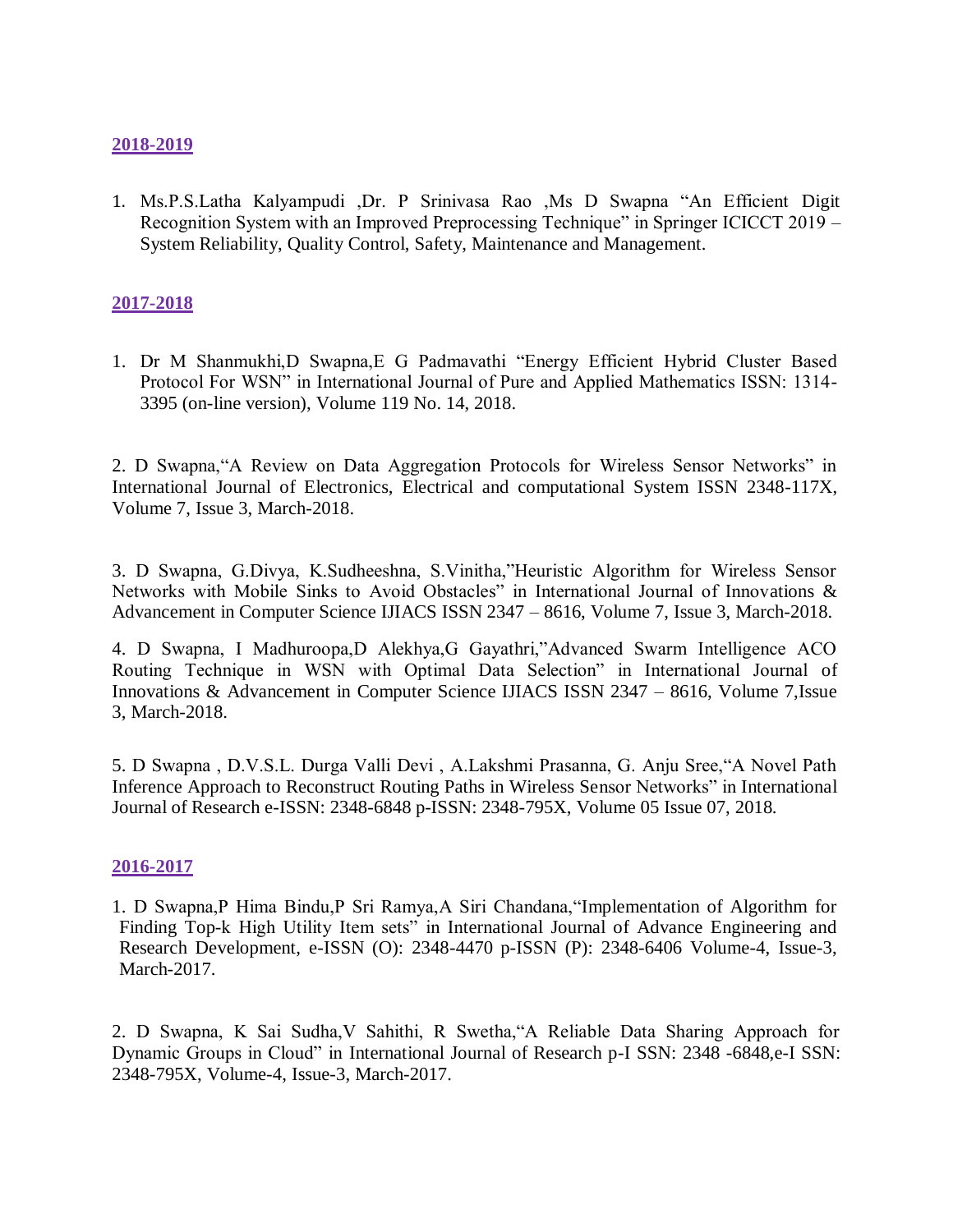#### *International Conference Publications*

- 1. Paper on "The Preeminence of Fog Computing and IoT enabled Cloud Systems in Health care" published in IEEE Third International Conference on Intelligent Communication Technologies and Virtual Mobile Networks (ICICV 2021) , ISBN:978-0- 7381-1182-7.
- 2. Paper on "Advanced Swarm Intelligence ACO Routing Technique in WSN with Optimal Data Selection" in International Conference on Innovative Trends in Engineering, Applied Science and Management (ICITEASM-2018), Osmania University Campus, Hyderabad on 25th March,2018, ISBN: 978-93-87433-18-2.
- 3. Paper on "Heuristic Algorithm for Wireless Sensor Networks with Mobile Sinks to Avoid Obstacles" in International Conference on Innovative Research in Engineering, Science, Management and Humanities(ICIRESMH-2018), The Institution of Engineers India, Visvesvaraya Bhavan, Hyderabad on 18th March 2018, ISBN: 978-93-87433-16-8.
- 4. Paper on "A Review on Data Aggregation Protocols for Wireless Sensor Networks" in International Conference on Research Trends in Engineering, Applied Science and Management (ICRTESM-2018), Indian Council of Social Science Research , North West Regional Centre, Punjab University Campus Chandigarh, on 11th March,2018, ISBN: 978-93-87433-14-4.
- 5. Paper on "Artificial Acumen–Swarm Intelligence" in International Conference organized by Iraj Research Forum in association with Institute of Research And Journals , Chennai on 23rd February 2014, ISBN: 978-93-82702-60-3.

*National Conference Publications:Nil*

### *FDP's Attended / Conducted:*

- 1. ATAL FDP on "Cyber Security" organized by Dr. M.G.R. Educational and Research Institute from  $4<sup>th</sup>$  to  $8<sup>th</sup>$  January 2021.
- 2. AICTE STTP on "Machine and deep learning techniques to develop Artificial Intelligence Applications using Python" organized by VNR VJIET Hyderabad from 14<sup>th</sup> to 19<sup>th</sup> December 2020.
- 3. One Week Online Faculty Development Program on "Simulation and Modeling of Data Communications & Networks" organized by Mahatma Gandhi Institute of Technology in association with TASK from 27th to 31st July 2020.
- 4. 5-Day National Level Faculty Development Program on "Recent Trends in Computer Science" organized by RGMCET Nandyal from 30th June to 4th July 2020.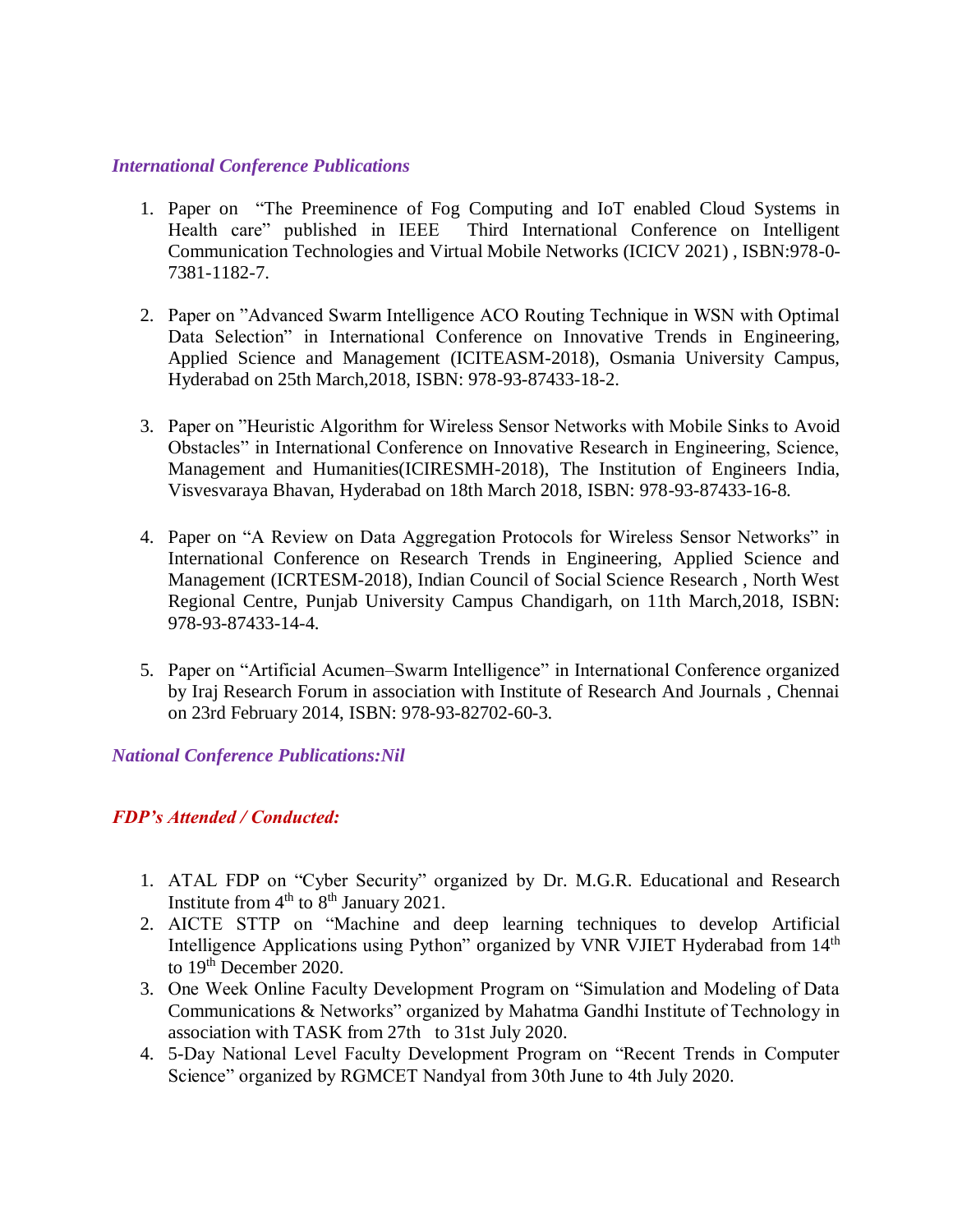- 5. One Week Faculty Development Program on "R Programming" organized by Sridevi Womens Engineering College in association with Spoken Tutorial IIT-Bombay from 29th June to 3rd July 2020.
- 6. National Level One Week Faculty Development Program on "IT Industry Real-Time Tools" organized by BHRAT Institute of Engineering and Technology from 29th June to 3rd July 2020.
- 7. One Week Faculty Development Program on "Embracing the Creative side of Teaching and Learning Methods" organized by RMK College of Engineering and Technology from 29th June to 3rd July 2020.
- 8. One Week Faculty Development Program on "Role of Machine Learning & Data Sciences in AI" organized by Mahatma Gandhi Institute of Technology from 28th June to 2nd July 2020.
- 9. One Week National Level Online Faculty Development Program on "Recent Advancements in Artificial Intelligence" organized by Shri Vishnu Engineering College for Women from 23rd to 27th June 2020.
- 10. "Swotting of Digital Tools for Effective Online Teaching" from 22nd to 26th June 2020.
- 11. One Week Online Faculty Development Program on "Blockchain & Cyber Security:A unique fusion to untangle present-day cyber security challenges" organized by Andhra University College of Engineering (A) under ISEA Project,MEITY-Government of India from 22nd to 26th June 2020.
- 12. International Level One Week Faculty Development Program on "Advanced Data science and Applications" organized by BVRIT HYDERABAD College of Engineering for Women from 22nd to 26th June 2020.
- 13. Faculty Development Program on "Deep Dive into Emerging Technologies like Cloud,AI,ML & Data Analysis" organized by Vaageswari College of Engineering from 22nd to 26th June 2020.
- 14. 5-Day Faculty Development Program on "Cutting Edge Technological Development in Information and Communication Engineering" organized by BHRAT Institute of Engineering and Technology from 22nd to 26th June 2020.
- 15. 5-Day Faculty Development Program on "Research Trends in Image Processing" organized by GATES Institute of Technology from 15th to 19th June 2020.
- 16. One Week Online Faculty Development Program on "Blockchain & It's Applications" organized by GMRIT in collaboration with Brainovision solutions India Pvt. Ltd from 10th to 15th June 2020.
- 17. 5-Day-National Level Online Faculty Development Program on "PERL SCRIPTING" organized by LORDS Institute of Engineering & Technology in association with Spoken Tutorial Project, IIT Bombay from 10th to 14th June 2020.
- 18. 5-Day Faculty Development Program on "Cyber Security" organized by Malla Reddy Engineering College for Women from 10th to 14th June 2020.
- 19. One Week Faculty Development Program on "Perspectives of Online Teaching and Learning" organized by GRIET from 8th to 13th June 2020.
- 20. 5-Day Online Faculty Development Program on "Innovative Trends in Data Analytics with AI" presented by Codegnan IT Solutions in association with Malineni Lakshmaiah Women's Engineering College from 26th to 30th May 2020.
- 21. One Week National Level Online Faculty Development Program on "Introduction to Artificial Intelligence and Machine Learning" organized by Geethanjali College of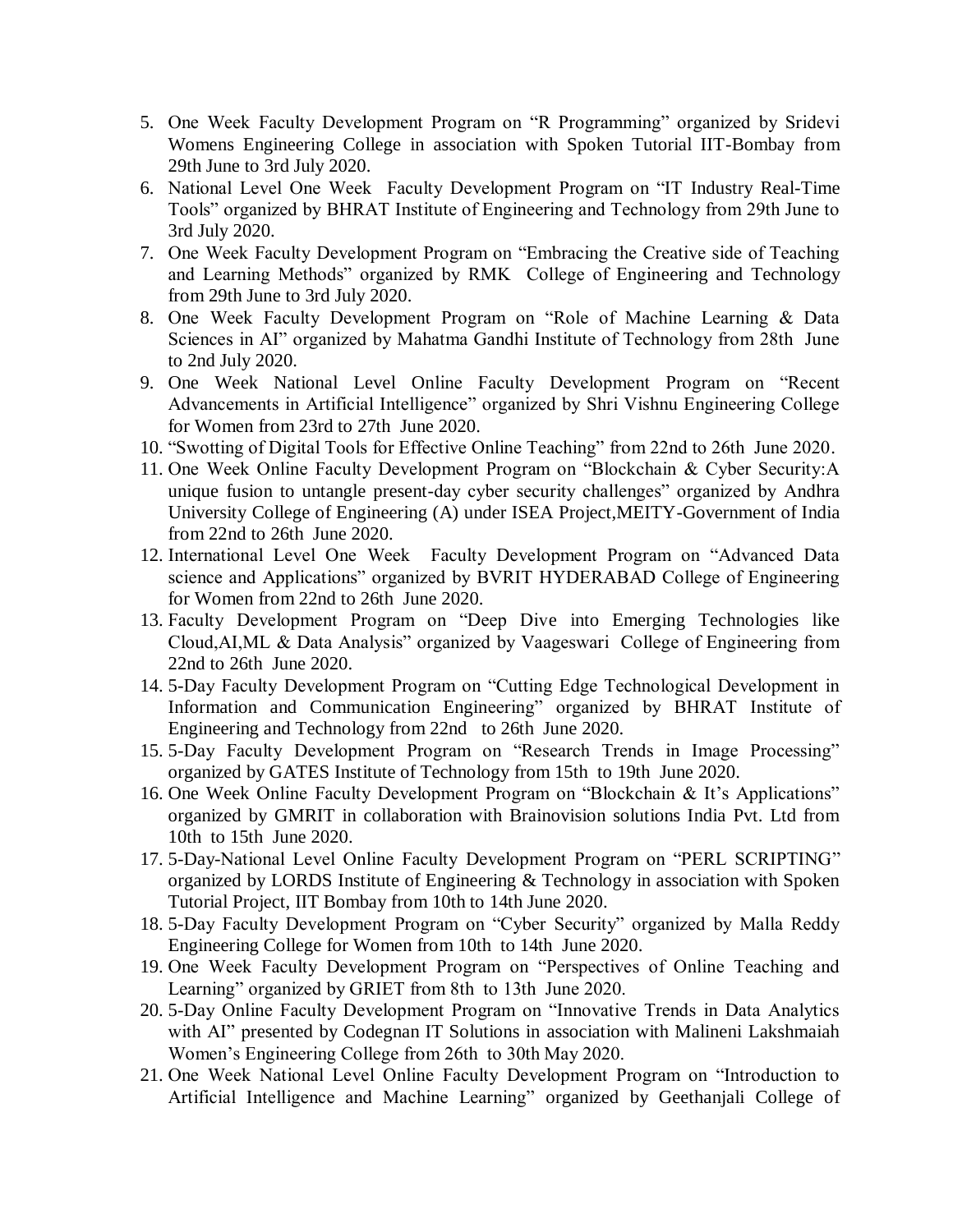Engineering and Technology in association with CSI-Hyderabad from 25th to 30th May 2020.

- 22. One Week National Level Faculty Development Program on "ICT Tools in Education Using MOODLE" organized by Internal Quality Assurance Cell (IQAC) in association with PACE Institute of Technology and Sciences from 22nd to 26th May 2020.
- 23. 5-Day-National Level Online Faculty Development Program on "Artificial Intelligence" organized by BVRIT HYDERABAD College of Engineering for Women in association with NYCI & Brainovision solutions India Pvt. Ltd from 22nd to 26th May 2020.
- 24. 5-Day Online Faculty Development Program on "Advanced Python Programming using Django" organized by Malineni Lakshmaiah Women's Engineering College in association with Data Point Solutions, Hyderabad from 21st to 25th May 2020.
- 25. IAAC One Week International Faculty Development Program on "Online Teaching Tools for Trainers" organized by International Association of academic plus Corporate society from 18th to 24th May 2020.
- 26. One Week Faculty Development Program on "PHP & MYSQL" organized by JNTUH College of Engineering, Jagtial in association with Spoken Tutorial Project, IIT Bombay from 18th to 23rd May 2020.
- 27. One Week National Faculty Development Program and Online Training on "LaTeX" organized by Sanjay Ghodawat University,Kolhapur in association with Spoken Tutorial Project, IIT Bombay from 27th April to 2nd May 2020.
- 28. One day workshop on "Progression" on 17th December 2019 at BVRIT HYDERABAD College of engineering for Women.
- 29. Three days workshop on "Inspire Impact Introspect Level 1" from 9th to 11th September 2019 at VEDIC.
- 30. Three days workshop on "Professional Etiquette & Emotional Intelligence" from 8th to 10th July 2019 at BVRIT HYDERABAD College of engineering for Women.
- 31. One day workshop on "Unconscious Bias at Workplace" on 8th February 2019 at BVRIT HYDERABAD College of engineering for Women.
- 32. One day workshop on "Think-Technology-Transform" on 21st June 2018 at BVRIT HYDERABAD College of engineering for Women.
- 33. Three days workshop on "E-Lab Coordinators" from 22nd to 24th February 2018 at VEDIC.
- 34. Two days workshop on "E-Lab" from 6th to 7th September 2017 at BVRIT HYDERABAD College of Engineering for Women.
- 35. One Week Faculty Development Program on "Ruby" in collaboration with Spoken Tutorial Project, IIT Bombay from 29th June to 5th July 2017 at BVRIT HYDERABAD College of Engineering for women. .
- 36. One Week Faculty Development Program on "Data science and Big Data Analytics" in collaboration with NIT, Warangal from 6th to 11th March 2017 at BVRIT Hyderabad College of Engineering for Women.
- 37. One Week Faculty Development Program on "Python, Scilab, Drupal" in collaboration with Spoken Tutorial Project, IIT Bombay from 04th to 10th November 2016 at BVRIT Hyderabad College of Engineering for Women.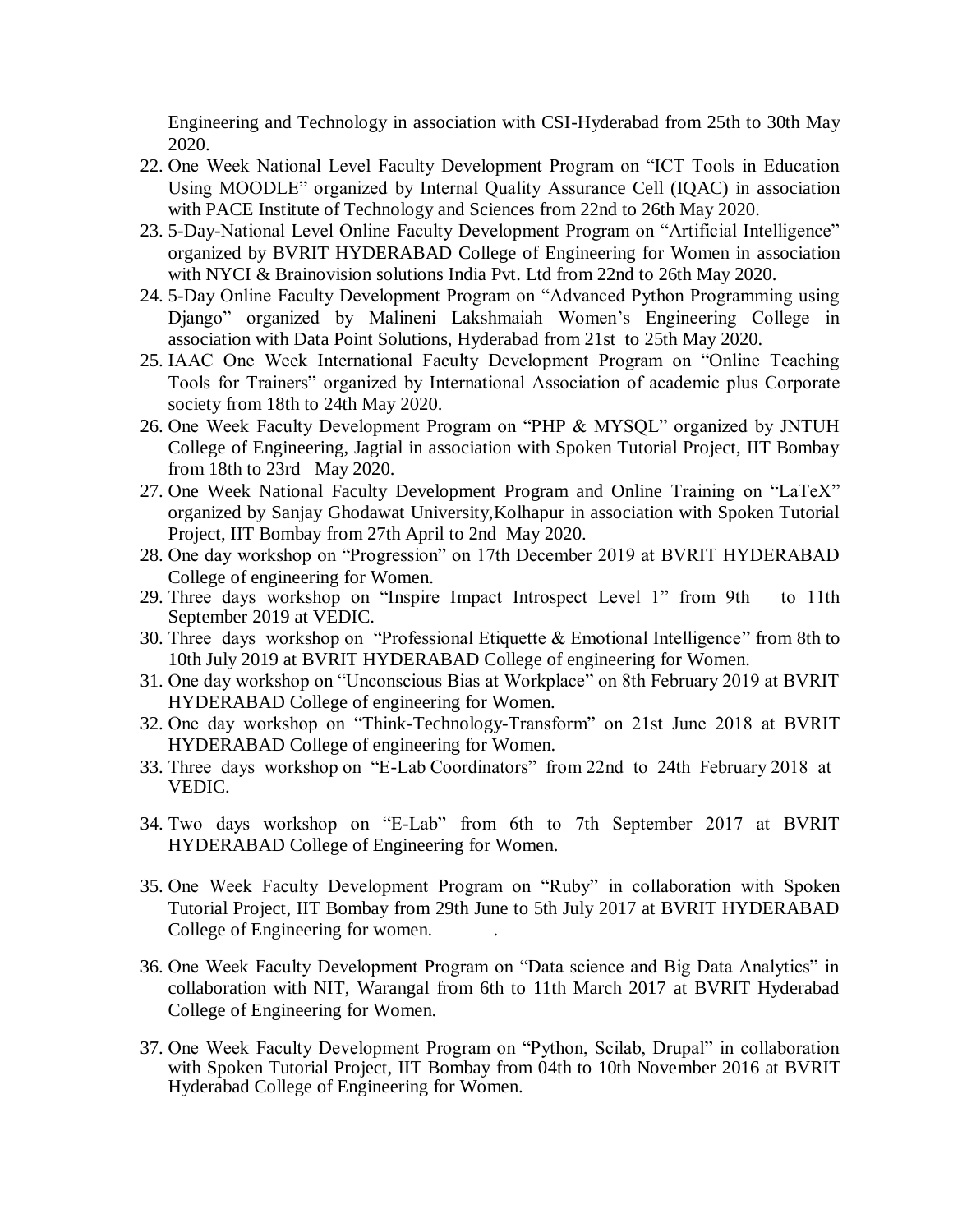- 38. Three days workshop on "Advanced Engineering Optimization Through Intelligent Techniques" from 21st to 22nd October 2016 at VEDIC.
- 39. Three days workshop on "Scientific Educational Practices" from 8th to 10th August 2016 at VEDIC.
- 40. Two days Faculty Development Program with collaboration of "IBM Bluemix" from 2nd to 3rd December 2015 at BVRIT Narsapur.
- 41. Five days Faculty Development Program on "Associate Analytics & Security Analyst Master Training Program" from 21st to 25th November 2015 conducted jointly by JNTUH, NASSCOM & TASK at School of IT JNTUH.

## *Professional Memberships:Nil*

## *Any Other Achievements*

1. Qualified in "Telangana State Eligibility Test (TS-SET)" conducted by OsmaniaUniversity,

Hyderabad in June'2017.

2. Qualified in "Faculty Eligibility Test (FET)" conducted by Jawaharlal Nehru Technological University, Hyderabad in December'2010.

# *Online Quiz's:*

1. PHP by MRIET,Hyderabad on 21st May 2020.

2. Artificial Intelligence and Its sub areas in fighting COVID-19 Pandemic by KITS,Karimnagar on 11th May 2020

- 3. Teaching Methods and Strategies by MLRIT,Hyderabad on 31st May 2020
- 4. Research Methodolgy by VV Institute ,Gudlavalleru.

# *Certifications:*

- 1. Programming for Everybody (Python) on 28th May 2020 by Coursera.
- 2. Wireless Communications for Everybody on 24th May 2020 by Coursera.
- 3. AI for Everyone on 1st May 2020 by Coursera.
- 4. Diploma in Machine Learning with R studio on 29th April 2020 by Alison.
- 5. Machine Learning with R on 25th April 2020 by IBM Cognitive.
- 6. Machine Learning with Python on 20th April 2020 by IBM Cognitive.
- 7. Foundational Artificial Intelligence on 16th April 2020 by SkillUp Online.
- 8. Statistics 101 on 15th April 2020 by IBM Cognitive.
- 9. Data Visualization with Python on 14th April 2020 by IBM Cognitive.